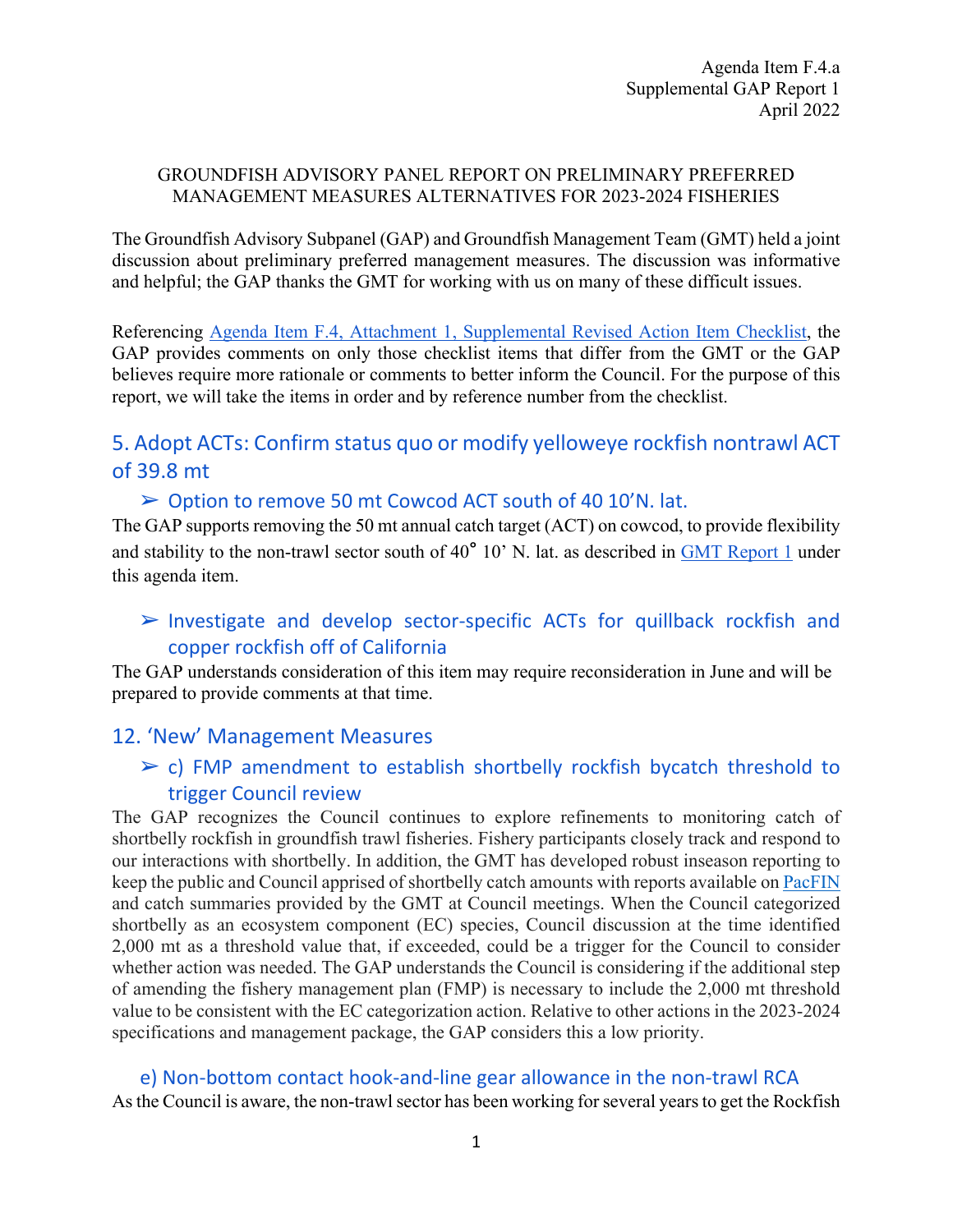Conservation Area (RCA) opened to non-trawl groundfish fishermen. For several reasons, this needs to happen as soon as possible. The status of some of our nearshore stocks make it imperative to move fishermen offshore to access healthy midwater stocks and take pressure off nearshore stocks such as copper and quillback rockfish.

The GAP has reviewed the documents under this agenda item, including the [National](https://www.pcouncil.org/documents/2022/03/f-4-a-supplemental-nmfs-report-1-2.pdf/) Marine [Fisheries Service Report](https://www.pcouncil.org/documents/2022/03/f-4-a-supplemental-nmfs-report-1-2.pdf/) (NMFS), and talked with Ms. Lynn Massey from NMFS. At this time, we support that recommendation to narrow the scope of Action Item 12e to the specific gear used in the Emley/Platt and the Real Good Fish [Monterey] exempted fishing permits. We further recommend that vessels entering the fishery declare into the fishery and declare which type of gear they are going to fish with, i.e., jig or troll gear. We request the council adopt action item 12e with the proposed changes and adopt it as the preliminary preferred alternative (PPA).

We understand that by doing this, the regulations will be finished and implemented January 1, 2023. To be clear, the GAP views this as a first step to get fishermen into the RCA and will be looking to have other gear types allowed in the future.

### $\triangleright$  f) Amendment to extend primary sablefish season end date from Oct. 31 to Dec. 31

The GAP supported this in the past and continues to support this management measure. Most of the analysis has already been completed through emergency action during the pandemic, in 2020 and 2021. Furthermore, the GAP agrees with the GMT for [Option 1, sub-option 2.](https://www.pcouncil.org/documents/2022/04/f-4-a-supplemental-gmt-report-4.pdf/) Ending halibut retention in the primary (tiered) sablefish fishery at the date or time specified by the International Pacific Halibut Commission (IPHC) or until the allocation is attained – whichever comes first – would afford the most flexibility for fishermen involved in this fishery.

### $\triangleright$  CA Recreational Fishery Bag Limit Changes

The GAP understands this measure would afford the Council and California Department of Fish and Wildlife (CDFW) more flexibility to take in-season action for management purposes. The GAP supports the development of bag limit analyses as proposed.

#### ➢ CA Recreational Fishery RCA Management Measures

Similar to above, the GAP acknowledges this would provide managers with more flexibility to take inseason action. The GAP supports the proposed modifications to the RCA management boundaries, correcting various crossovers and following depth contours more closely.

# $\triangleright$  Develop potential control catch management measures for Pacific spiny dogfish in groundfish fisheries, such as Block Area Closures (BACs) and Bycatch Reduction Areas (BRAs)

As the GMT noted in its [Supplemental Report 2,](https://www.pcouncil.org/documents/2022/03/f-4-a-supplemental-gmt-report-2.pdf/) industry efforts to control incidental catch through spatial management tools are generally more precise and timely than post facto actions taken by the Council or NMFS. Therefore, the GAP highlights that voluntary industry actions should be the first line of defense for responding to and minimizing incidental catch of non-target species, including spiny dogfish. However, the GAP understands that the Council wants to ensure it has all the tools necessary if Council action is needed and recognizes that BACs are a more precise tool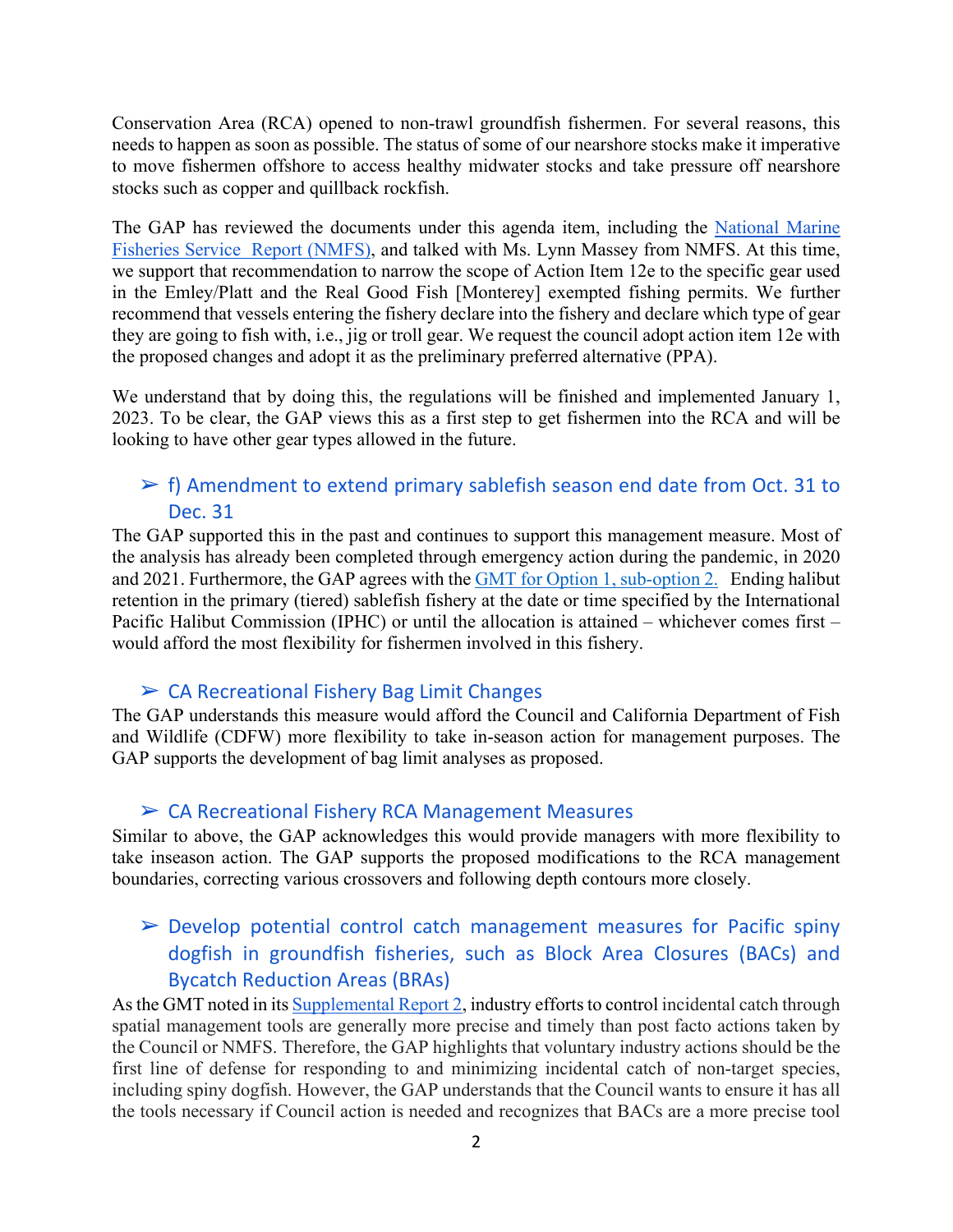than fathom line-based BRAs. With that in mind, the GAP accepts the inclusion of development of BACs as a potential inseason catch control measure in the management measures package. The GAP will continue to coordinate with the GMT on this matter and will provide additional considerations and recommendations in June prior to final Council action.

# 14a. (OA N. 40° 10'): Adopt preliminary routine adjustments to the non-trawl RCA configuration, trip limits, size limits, as appropriate

# $\triangleright$  Sablefish north of 36° N. lat.:

The GAP recommends Option 1: 2,000 lbs./week, not to exceed 4,000 lbs./2 months (removal of the 600 lb. daily limit), as described in [GMT Supplemental Report 4.](https://www.pcouncil.org/documents/2022/04/f-4-a-supplemental-gmt-report-4.pdf/)

14b. (OA S. 40° 10'): Adopt preliminary routine adjustments to the non-trawl RCA configuration, trip limits, size limits, as appropriate The GAP recommends status quo.

15a. (LEFG N. 40° 10'): Adopt preliminary routine adjustments to the nontrawl RCA configuration, trip limits, size limits, as appropriate

The GAP agrees with the GMT and recommends status quo, as described in [Supplemental GMT](https://www.pcouncil.org/documents/2022/04/f-4-a-supplemental-gmt-report-4.pdf/)  [Report 4.](https://www.pcouncil.org/documents/2022/04/f-4-a-supplemental-gmt-report-4.pdf/)

15b. (LEFG S. 40° 10'): Adopt preliminary routine adjustments to the nontrawl RCA configuration, trip limits, size limits, as appropriate The GAP recommends status quo.

# 16. Washington recreational

The GAP agrees with the proposals as outlined in the [Washington Department of Fish and Wildlife](https://www.pcouncil.org/documents/2022/03/f-4-a-wdfw-report-1-washington-department-of-fish-and-wildlife-report-on-2023-and-2024-groundfish-management-measures.pdf/)  [report.](https://www.pcouncil.org/documents/2022/03/f-4-a-wdfw-report-1-washington-department-of-fish-and-wildlife-report-on-2023-and-2024-groundfish-management-measures.pdf/)

# 17. Oregon recreational

The GAP agrees with the management measures proposed in the [Oregon Department of Fish and](https://www.pcouncil.org/documents/2022/03/f-4-a-odfw-report-1-oregon-department-of-fish-and-wildlife-report-on-the-2023-24-biennial-management-measures-for-the-oregon-recreational-fishery.pdf/)  [Wildlife report,](https://www.pcouncil.org/documents/2022/03/f-4-a-odfw-report-1-oregon-department-of-fish-and-wildlife-report-on-the-2023-24-biennial-management-measures-for-the-oregon-recreational-fishery.pdf/) with the addition of allowing longleader gear fishing on the same trip as all-depth Pacific halibut and otherwise legal groundfish with all-depth halibut (sablefish, Pacific cod, and other flatfish species), as noted in the [Supplemental GMT Report 4](https://www.pcouncil.org/documents/2022/04/f-4-a-supplemental-gmt-report-4.pdf/) under this agenda item.

# 16. California recreational

The GAP understands CDFW proposed several options and is prepared to comment on these in the future.

All the alternatives within the PPA provided for Council's consideration within [CDFW](https://www.pcouncil.org/documents/2022/04/f-4-a-supplemental-cdfw-report-1-4.pdf/) [Report 1](https://www.pcouncil.org/documents/2022/04/f-4-a-supplemental-cdfw-report-1-4.pdf/) under this agenda item include variations on the theme of several months of no recreational angling access to waters inshore of the 50-fathom lines and additional access beyond.